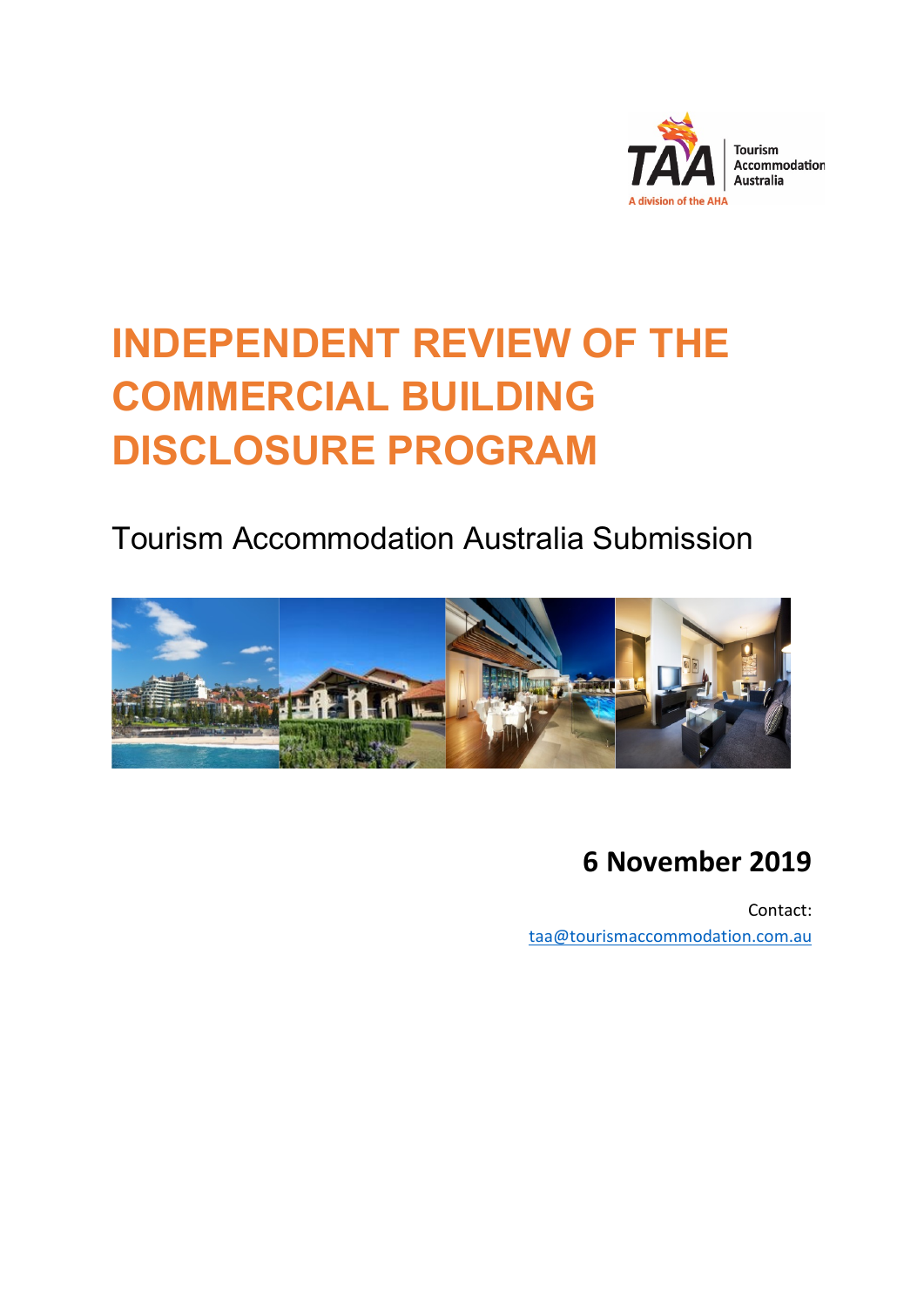### Contents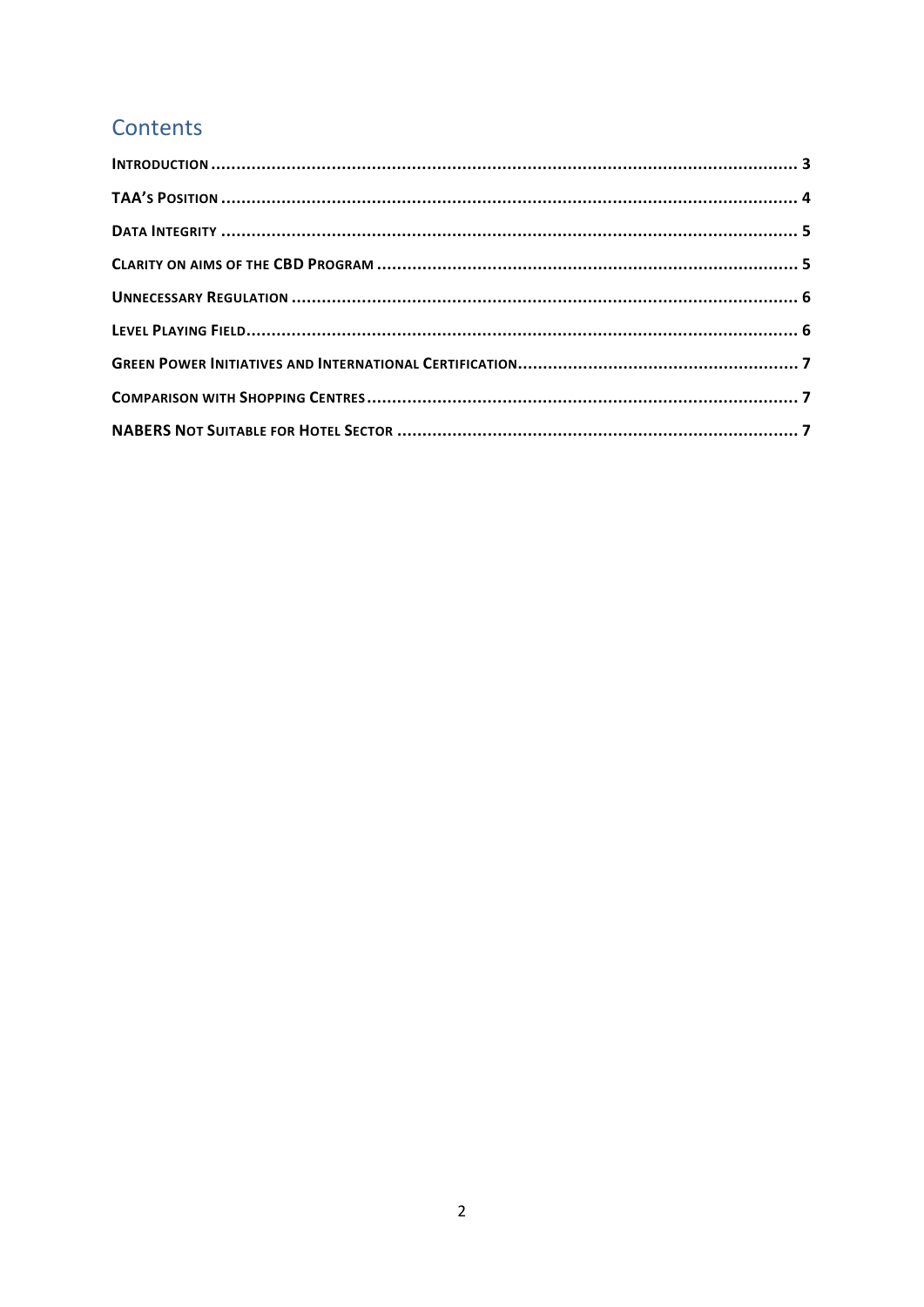#### <span id="page-2-0"></span>**INTRODUCTION**

Tourism Accommodation Australia (TAA) welcomes the opportunity to make a submission to the independent review of the Commercial Building Disclosure Program (CBD) by the Centre for International Economics (CIE).

TAA is a division of the Australia Hotels Association (AHA) and together they are the peak industry bodies representing Australia's tourism, hotel accommodation and hospitality industry. Our membership is diverse and serviced by a network of branches based in every state and territory, plus a Canberra-based National Office. We represent licensed businesses from small bars, restaurants, taverns, pub-style hotels through to three, four and five-star international accommodation hotels located in each state and territory.

Our role is to represent the business and commercial interests of our members through services, advocacy, and policies. We are committed to ensuring the future development and growth of the sector within Australia's vibrant tourism industry.

TAA and the AHA recognise the importance of working with government departments and stakeholders and we have a demonstrated history of achievement in working with national, state and local government, law enforcement agencies, educators, universities, and other organisations.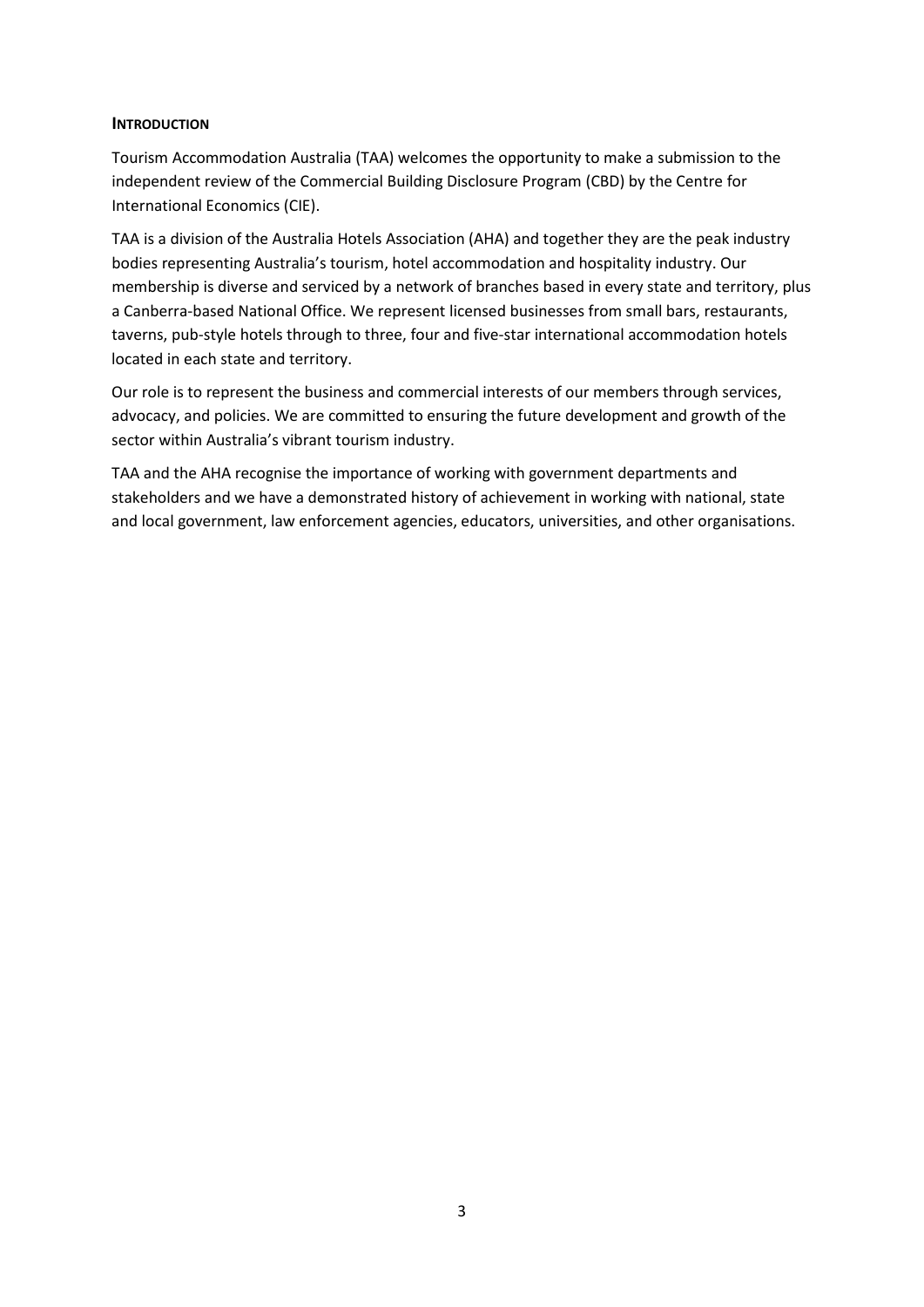#### <span id="page-3-0"></span>**TAA'S POSITION**

TAA remains strongly opposed to the expansion of the CBD Program to the hotel sector in its present form. The CIE's report is lacking in hard data and evidence to justify expansion to the hotel sector, an issue which has been repeatedly raised by TAA throughout the consultation process. TAA maintains its opposition to the expansion of the program, and below we have re-expressed the general sentiments from TAA's February written submission to the CIE:

Without adequate data on the hotel sector, expanding the CBD program to hotels is strongly opposed by TAA.

Disclosing energy ratings are said not to inform transaction decisions and the sales turnover of hotels is approximately 1% - neither of these factors support expanding the CBD program to hotels.

TAA strongly opposes extension of the CBD Program to the hotel sector as it targets commercial Class 3 buildings, constituting a further distortion of the accommodation playing field and also provides a disincentive to investing in regulated commercial accommodation in Australia.

TAA recommends that if NABERS were to be considered for the CBD program the benchmarking tool for hotels needs improvement, with input from the accommodation sector. TAA recommends if expansion proceeds, the CBD Program must include other internationally recognised certifications (Green-Key, EarthCheck etc.).

There needs to be recognition of energy efficiency measures already undertaken by hotels – internal programs, international best practice, international accreditation/certification, involvement in PPAs using renewable sources. For hotels already pursuing energy efficiency, TAA recommends that should the program be extended – there must be a waiving of fees, a pool of funding available for audits and upgrade costs, as well as concessions for good behaviour.

TAA opposes disclosure of ratings on consumer facing advertisements if the CBD Program expansion is to proceed.

TAA's discussions with and feedback from hotels operators present contrary data to CIE's – hotel operators are well aware of their energy use and costs.

TAA has sincere concerns that the star ratings system of NABERS is confusing for customers as opposed to star rating for service standard.

TAA has grave concerns regarding outstanding issues and questions on extending the CBD Program to the hotel sector:

- NABERS is not suitable for hotels or trusted by the sector;
- Recommendations from the CIE are based on a lack of evidence;
- There is low/no cost benefit to hotels;
- Energy efficiency improvements occur without the CBD Program;
- Linking NABERS ratings to government/large corporate procurement;
- A lack of consideration for existing green initiatives;
- Limited cost-recovery available for industry to partake in the CBD Program.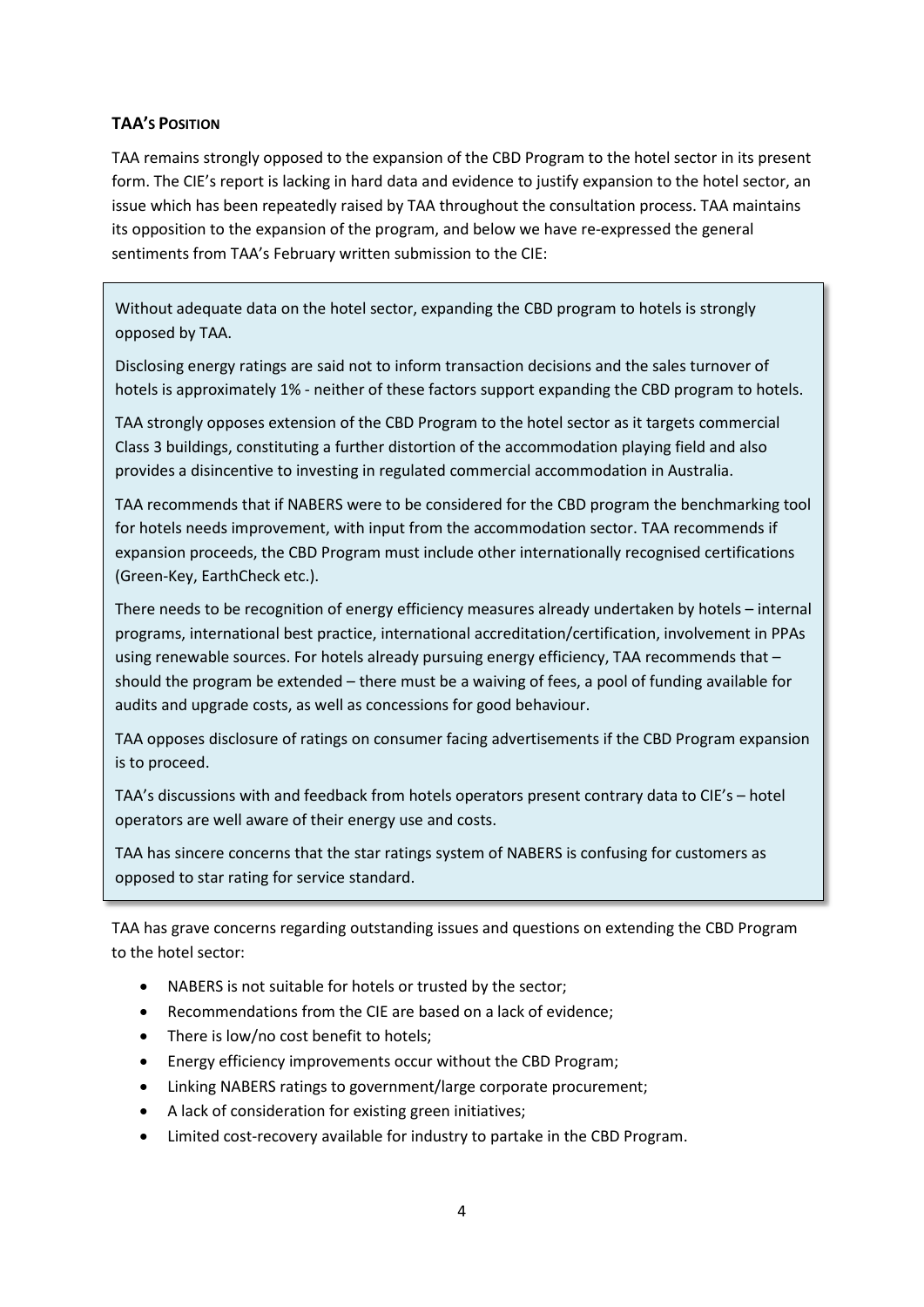TAA will outline in further detail why it maintains that the CBD Program should not be extended to hotels in its present form and offers recommendations for improvements.

#### <span id="page-4-0"></span>**DATA INTEGRITY**

TAA has previously raised concerns with the CIE about the data used in assessing extension of the CBD Program to hotels. The report is severely deficient in hard data and cannot be relied upon to justify expansion of the CBD Program to hotels. In particular, TAA notes the following statements made by the CIE in the *Independent review of the Commercial Building Disclosure Program Draft Report*:

"The evidence base … includes hotels rated using NABERS energy and public reporting by hotels in relation to sustainability. However, *the sample sizes for this are small* and may not represent what is happening to hotels in general." (p.107)

"There is mixed evidence of behavioural failures in energy efficiency of hotels, *and this evidence is largely anecdotal*." (p.126)

"There is some evidence that hotels are less advanced in considering energy use than other sectors, and comparative performance information would identify gaps in performance for some hotels. *However, hard evidence for or against this is difficult to obtain.*" (p.128) (emphasis added)

TAA remains seriously concerned that the recommendation to extend the CBD Program to hotels is based on anecdotes from two energy advisers. There is no transparency on who they are, who they work for, or if they stand to benefit from the introduction of a mandatory disclosure scheme. We also do not know how representative their experience is across the hotel sector. Basing recommendations on anecdotes brings into question transparency and integrity around the consultation process.

Without adequate data on the hotel sector, expanding the CBD program to hotels is strongly opposed by TAA.

#### <span id="page-4-1"></span>**CLARITY ON AIMS OF THE CBD PROGRAM**

The CIE states that the aims of the CBD Program are somewhat unclear, though a broad goal is to help businesses manage their energy costs. TAA proposes that including hotels in mandatory disclosure instead creates costs for hotels, ones that outweigh benefits. An initial NABERS rating for a hotel costs is said to cost approximately \$6,000. While the CIE proposes that some of the initial rating be covered by the Federal Government, completing a rating every 2 years is yet another regulation cost imposed on hotels. Indeed, this is stated in the draft report:

"The extent to which hotels are less advanced in considering energy, the higher the private benefits available to hotels will be — *otherwise there may be a net cost imposed on hotels from having to obtain energy ratings*." (emphasis added, p.128)

Further, on the CIE's evidence there is potentially little prospect of improving once a hotel reaches a high star rating. This then becomes a significant cost every 2 years which ultimately has no purpose or use for the hotel and will likely be considered a tax by the sector.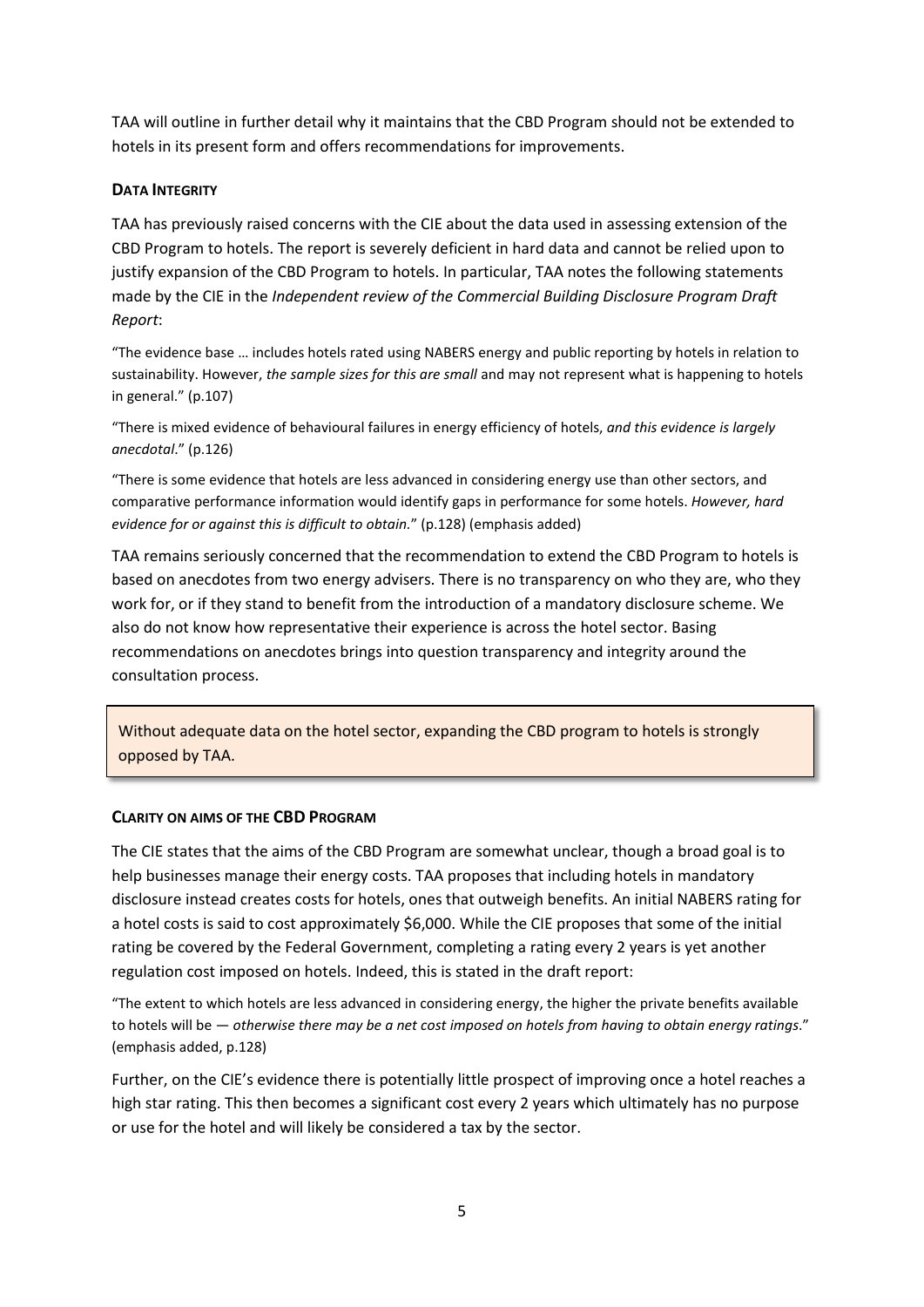#### <span id="page-5-0"></span>**UNNECESSARY REGULATION**

TAA notes that the imposition of the CBD Program creates further regulation on the hotel sector which is already highly regulated and as stated, the cost imposition is largely on hotels. It was noted at the Stakeholder meeting in Melbourne that when the CBD Program was introduced for offices there were considerable incentives available for offices to complete energy efficiency upgrades. TAA is concerned that no such level of incentives has been flagged in the draft report. Further incentives should be explored and could include accessing the Emissions Reduction Fund for financial assistance with energy audits, NABERS assessments, and expenditure for refurbishments and upgrades.

Further, there is evidence presented throughout the report that hotels are already improving their energy efficiency in the absence of a mandated disclosure program. Examples are presented from Accor, Langham Hotels, Hilton Hotels, and Marriott International (pp.122-4) of considerable energy efficiencies taken on a voluntary basis. TAA notes the following sentence from the CIE in the draft report:

"The evidence that is available for hotels indicates that they are generally improving their energy performance. … Consultations with hotel engineers, including members of the Australian Institute of Hotel Engineers, suggests that they do face pressure to reduce energy and to reduce energy costs, such as through targeted reductions year-on-year." (p.107)

The case studies outlined in the draft report, as well as evidence from the Australian Institute of Hotel Engineers, demonstrates that hotels are implementing energy efficiency measures.

- Mandatory disclosure is unnecessary for hotels as they are already improving their energy efficiency.
- If mandatory disclosure for hotels is pursued, further incentives for hotels (i.e. for assessments, audits, infrastructure upgrades) need to be recommended.

#### <span id="page-5-1"></span>**LEVEL PLAYING FIELD**

As stated in our previous submission, extension of the CBD Program to hotels is yet another cost impost on hotel operators and owners that would not apply to strata title apartment buildings that might house commercial/residential short term letting apartments. Entire Class 2 buildings or individual SOU's (soul-occupancy unit) within a Class 2 building being let commercially by individuals or companies will not be affected by extension of the CBD Program. TAA does note that apartments as a category have been flagged as a sector for possible expansion, however – as indicated in the report – there are legislative and jurisdictional restrictions around this.

Extending the CBD Program to the hotel sector constitutes a further distortion of the accommodation playing field as it targets commercial Class 3 buildings, and also provides a disincentive to investing in regulated commercial accommodation in Australia.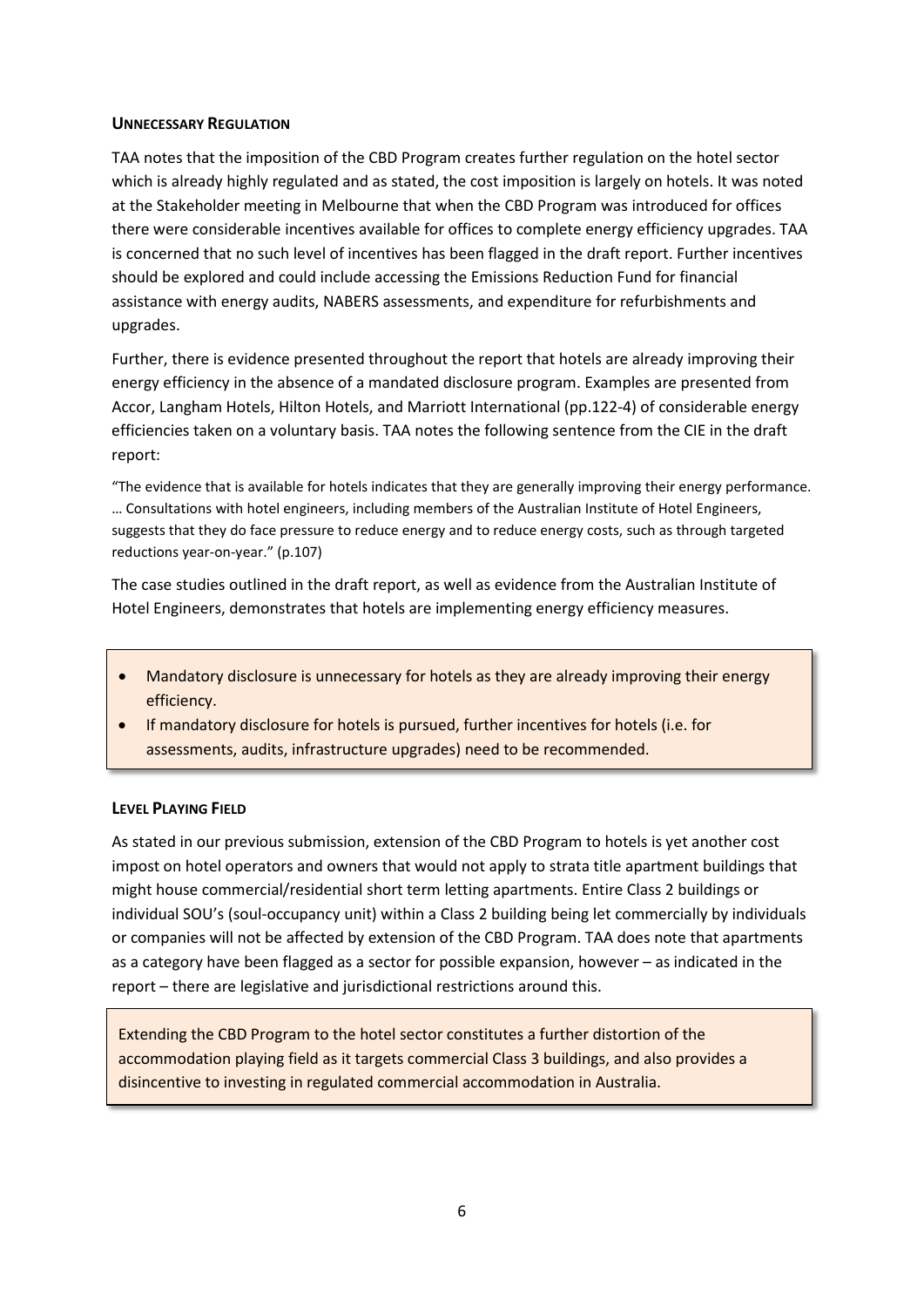#### <span id="page-6-0"></span>**GREEN POWER INITIATIVES AND INTERNATIONAL CERTIFICATION**

TAA remains seriously concerned about linking government/large corporate procurement to NABERS ratings, particularly if hotels are prevented from improving their ratings through green power initiatives. TAA and the AHA are offering their members access to large-scale renewable projects through an aggregated Power Purchase Agreement (PPA). A PPA is a contract between an energy customer and an electricity generator direct - such as a solar or wind farm - to purchase electricity at an agreed price for a period of time. This is a world-first agreement and will significantly reduce greenhouse gas emissions.

TAA is concerned that there has been no inclusion of such initiatives as a means of ameliorating low NABERS star ratings, and if rating levels are linked to government/large corporate procurement this will penalise hotels that are unable to shift their rating. If mandatory disclosure is extended to hotels, there should be consideration for green power initiatives utilised by hotels. Hotels are more varied in their design and use than office buildings and cannot be approached in the same way when it comes to ratings.

Hotel chains that use existing international accreditation on energy efficiency have also indicated that switching to NABERS presents a doubling of efforts in this space. Concerns have been raised about the lack of consideration for other programs and further work needs to be completed into considering other international programs.

There needs to be recognition of energy efficiency measures already undertaken by hotels including internal programs, international best practice, international accreditation/certification, involvement in PPAs using renewable sources. For hotels already pursuing energy efficiency, TAA recommends that – should the program be extended – fees are waived, a pool of funding is provided, and concessions for good behaviour are established.

*An example of the initiatives already being undertaken by hotels is included with this submission, which provides an overview of energy efficiency measures completed by Crowne Plaza Alice Springs.* 

#### <span id="page-6-1"></span>**COMPARISON WITH SHOPPING CENTRES**

The CIE recommends the CBD Program remain voluntary for shopping centres. This is based on evidence demonstrating that shopping centres are improving energy efficiency without NABERS ratings. TAA notes that this reasoning also applies to the hotel sector and questions the difference in conclusions between these two sectors. There is evidence that hotels are already improving energy efficiency and examples of these are outlined in the report (pp.122-4).

#### <span id="page-6-2"></span>**NABERS NOT SUITABLE FOR HOTEL SECTOR**

The CIE notes that NABERS is not widely used in the accommodation sector. NABERS is not the obvious metric for hotels and energy intensity measures given the minimal penetration in the market. Improving the NABERS tool will require significant industry contribution, which the CIE states in the draft report (p.129). TAA recommends a working group be established to collate data and improve the NABERS hotel benchmarking tool, one that involves hotel operators, hotel owners,